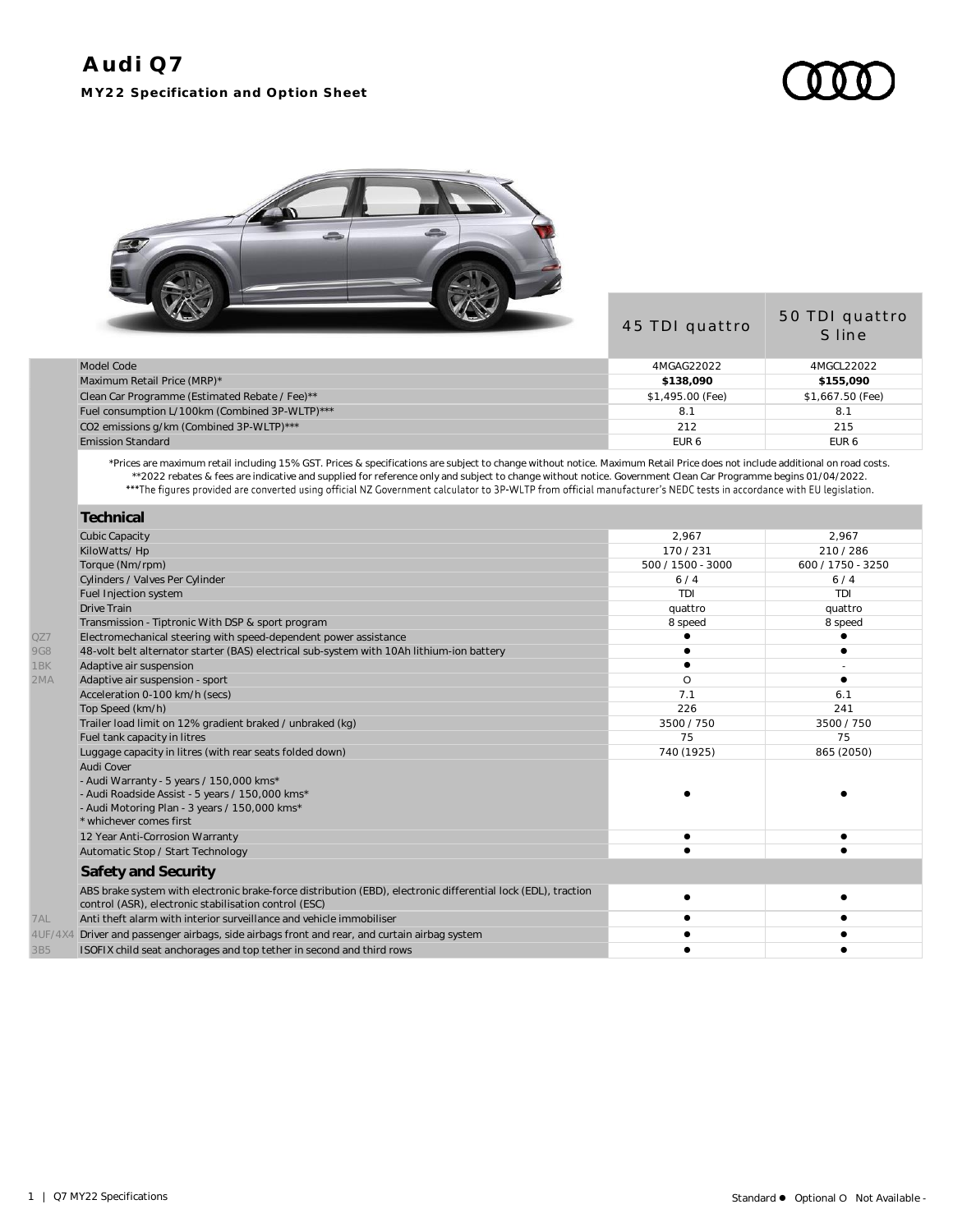

|                       | $\sqrt{2}$                                                                                                                                   | 45 TDI quattro                                                          | 50 TDI quattro<br>S line                                                |
|-----------------------|----------------------------------------------------------------------------------------------------------------------------------------------|-------------------------------------------------------------------------|-------------------------------------------------------------------------|
|                       | Model Code                                                                                                                                   | 4MGAG22022                                                              | 4MGCL22022                                                              |
|                       | Maximum Retail Price (MRP)*                                                                                                                  | \$138,090                                                               | \$155,090                                                               |
|                       | Driver Assistance Systems                                                                                                                    |                                                                         |                                                                         |
|                       | <b>Audi Drive Select</b>                                                                                                                     | $\bullet$                                                               |                                                                         |
| 8T5/616               | Adaptive cruise control with efficiency assist, swerve assist, turn assist and emergency assist                                              |                                                                         |                                                                         |
| 7Y1                   | Audi Lane Change Assistant with exit warning system and rear cross traffic alert                                                             |                                                                         |                                                                         |
| 6K8                   | Audi Pre Sense Front - with Collision Avoidance Assist and Turn Assist                                                                       |                                                                         |                                                                         |
| 7W3                   | Audi Pre Sense Rear                                                                                                                          |                                                                         |                                                                         |
|                       | Cruise control with speed limiter<br><b>High Beam Assist</b>                                                                                 |                                                                         |                                                                         |
| JX1                   | Front cross traffic assist                                                                                                                   |                                                                         |                                                                         |
| $7X5 +$<br>FT3        | Audi parking assist plus with display of surroundings                                                                                        |                                                                         |                                                                         |
| KA6                   | 360 camera                                                                                                                                   |                                                                         |                                                                         |
|                       | Exterior                                                                                                                                     |                                                                         |                                                                         |
| 45X                   | Alloy wheels and tyres                                                                                                                       | 20" Cast alloy wheels in 5-<br>spoke turbine style.<br>285/45 R20 tyres | 20" Cast alloy wheels in 5-<br>spoke turbine style.<br>285/45 R20 tyres |
| <b>1G8</b>            | Tyre repair mobility kit                                                                                                                     | $\bullet$                                                               |                                                                         |
| ON <sub>5</sub>       | All wheel steering                                                                                                                           | O                                                                       |                                                                         |
| 6XL                   | Exterior mirrors - electrically adjustable, heated, memory function and automatically dimming                                                |                                                                         |                                                                         |
| 6FA                   | Exterior mirror housings in body colour                                                                                                      |                                                                         |                                                                         |
| <b>8K4</b>            | Full body colour paint finish<br>LED daytime running lights                                                                                  |                                                                         |                                                                         |
|                       | Light and rain sensor                                                                                                                        |                                                                         |                                                                         |
| <b>3S1</b>            | Roof rails - anodised aluminium                                                                                                              |                                                                         |                                                                         |
| 1D3                   | Trailer hitch, electric swiveling<br>European style 50mm ball size. Requires safety chain bracket to be fitted locally                       |                                                                         |                                                                         |
| <b>8EX/8G</b><br>/8VG | LED Headlamps with high-beam assist and LED rear combination lamps                                                                           |                                                                         |                                                                         |
|                       | 8G5/8VP HD Laser Matrix LED headlights and LED Rear lights with dynamic light design and dynamic indicators                                  | O                                                                       |                                                                         |
|                       | Interior                                                                                                                                     |                                                                         |                                                                         |
| 9AD                   | Air Conditioning - two zone deluxe                                                                                                           | ٠                                                                       |                                                                         |
| IU1                   | Audi Smartphone Interface (Apple Car Play and Android Auto)<br>Wireless Apple Carplay - only for Apple iphone with iOS 9 and above           |                                                                         |                                                                         |
|                       | 9S8/9S9 Audi Virtual Cockpit - Fully digital instrument cluster, with 12.3" high resolution LCD screen                                       | $\bullet$                                                               |                                                                         |
| KS1                   | Head-up display                                                                                                                              | O                                                                       |                                                                         |
| 4L6                   | Auto dimming interior mirror                                                                                                                 | $\bullet$                                                               |                                                                         |
|                       | Bluetooth interface - for hands-free mobile phone connectivity and Bluetooth audio streaming (depending on<br>compatibility of mobile phone) |                                                                         |                                                                         |
|                       | Convenience key with sensor controlled release of the luggage compartment lid including electric luggage<br>compartment cover                |                                                                         |                                                                         |
| <b>6E6</b>            | Comfort centre armrest at front                                                                                                              | O                                                                       | ٠                                                                       |
| 9TF                   | Door entrance LED projector lights in front & rear with logo                                                                                 |                                                                         |                                                                         |
| 3L4                   | Electric front seats with lumbar support, memory function for the driver                                                                     | ٠                                                                       |                                                                         |
| 4A3                   | <b>Heated front seats</b>                                                                                                                    | $\bullet$                                                               |                                                                         |
|                       | Inlays                                                                                                                                       | 5MA - Silver Grey Diamond<br>paint                                      | 5TG - Matt brushed aluminium                                            |
|                       | Interior operating buttons                                                                                                                   | Matte Black                                                             | Glossy Black with haptic<br>feedback                                    |
| QQ1                   | Interior LED lighting package - standard                                                                                                     | ٠<br>٠                                                                  | $\bullet$                                                               |
| 3CX                   | Keyless start - engine stop start button<br>Luggage net                                                                                      |                                                                         | ٠                                                                       |
|                       |                                                                                                                                              |                                                                         |                                                                         |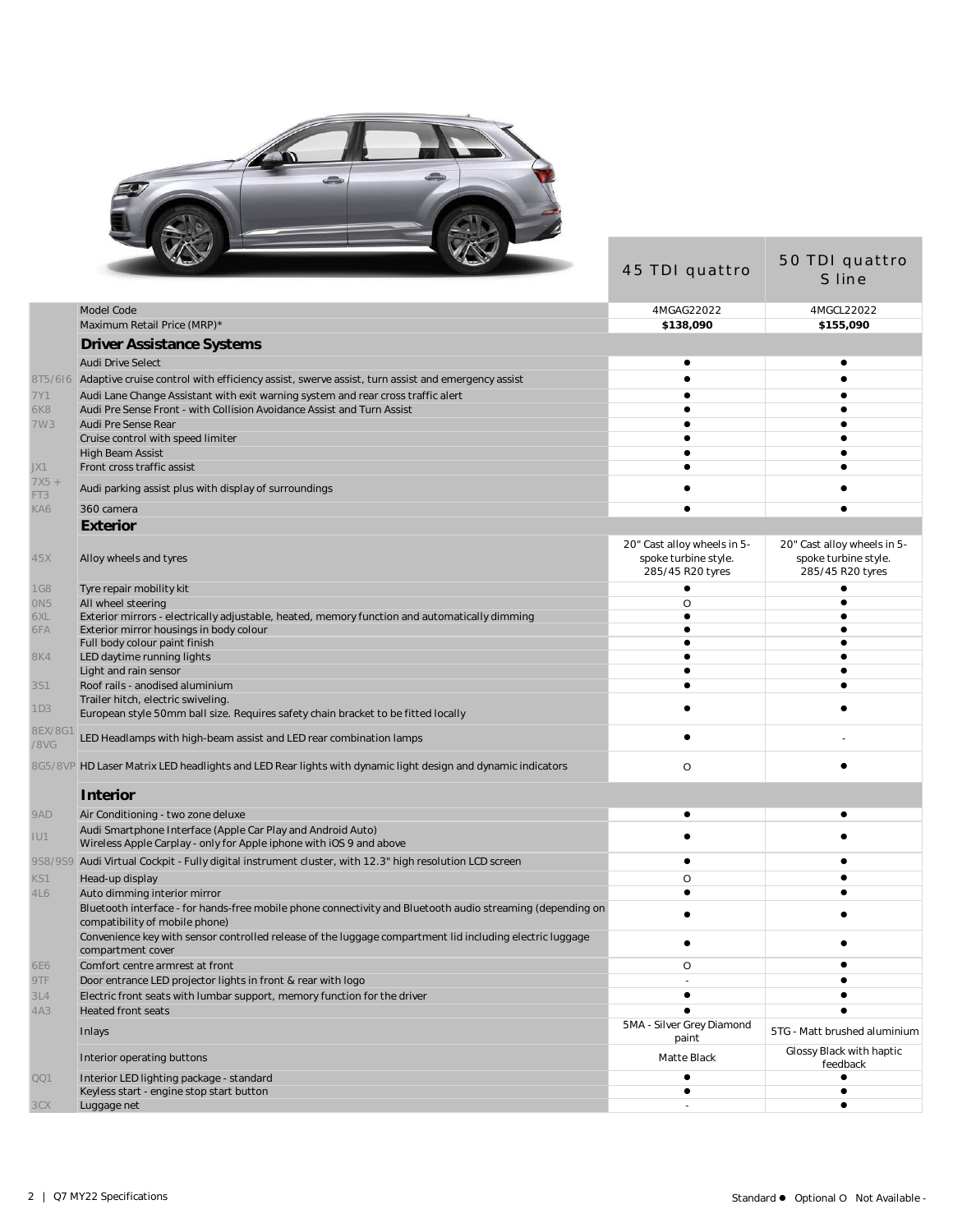

|                             | $\sqrt{2}$                                                                                                                                                                                                                                                                                                                                                                                                                                                                                                                                                                                                                                                                                                                                                                         | 45 TDI quattro        | 50 TDI quattro<br>S line                           |
|-----------------------------|------------------------------------------------------------------------------------------------------------------------------------------------------------------------------------------------------------------------------------------------------------------------------------------------------------------------------------------------------------------------------------------------------------------------------------------------------------------------------------------------------------------------------------------------------------------------------------------------------------------------------------------------------------------------------------------------------------------------------------------------------------------------------------|-----------------------|----------------------------------------------------|
|                             | Model Code                                                                                                                                                                                                                                                                                                                                                                                                                                                                                                                                                                                                                                                                                                                                                                         | 4MGAG22022            | 4MGCL22022                                         |
|                             | Maximum Retail Price (MRP)*                                                                                                                                                                                                                                                                                                                                                                                                                                                                                                                                                                                                                                                                                                                                                        | \$138,090             | \$155,090                                          |
| 7UG                         | MMI Navigation Plus with MMI touch response<br>- Main display 10.1 inch, incl, haptic feedback<br>- Lower display 8.6 inch, incl. haptic feedback                                                                                                                                                                                                                                                                                                                                                                                                                                                                                                                                                                                                                                  |                       |                                                    |
| <b>IV8 / IT3</b><br>$/$ IW3 | Audi Connect<br>Audi Connect Data Module (IV8)<br>- Audi Connect Enabler<br>- Audi Connect SIM<br>- WiFi Hotspot (excl. data)<br>- Audi connect Navigation and infotainment plus (3 years) (IT3).<br>- Online search for navigation destinations<br>- Detailed Point of Interest display<br>- Online traffic information<br>- Online parking information<br>- Weather information<br>- myAudi Navigation<br>- Navigation with Google Earth<br>- Map update online<br>- Safety & Service (10 years) (IW3)<br>- Audi Service Request<br>- Audi Roadside Assistant<br>- Emergency Call<br>- Security & Convenience (3 years)<br>- Vehicle Status Report<br>- Car Finder<br>- Theft Alarm Notification<br>- Remote Lock / Unlock<br>- Remote Horn & Light<br>- Geofencing, Speed Alert |                       |                                                    |
|                             | Seven seat configuration                                                                                                                                                                                                                                                                                                                                                                                                                                                                                                                                                                                                                                                                                                                                                           | $\bullet$             | $\bullet$                                          |
|                             | Split folding rear seat                                                                                                                                                                                                                                                                                                                                                                                                                                                                                                                                                                                                                                                                                                                                                            | $\bullet$             |                                                    |
|                             | Third seat row - 100% synthetic leather                                                                                                                                                                                                                                                                                                                                                                                                                                                                                                                                                                                                                                                                                                                                            | $\bullet$             |                                                    |
| 1XP                         | 3 spoke leather steering wheel in sports design, multifunction with shift paddles and heating                                                                                                                                                                                                                                                                                                                                                                                                                                                                                                                                                                                                                                                                                      | $\circ$               |                                                    |
|                             | Upholstery                                                                                                                                                                                                                                                                                                                                                                                                                                                                                                                                                                                                                                                                                                                                                                         | N5A - Cricket Leather | N1V - Valcona leather with<br>embossed "S" rhombus |
| <b>WQS</b><br>5ZC           | S line interior package<br>- Sports seats in front (Q1D)<br>- Pedals and footrest in stainless steel (VF1)<br>- Scuff plates with aluminium inserts in front and rear, illuminated with "S" logo in front (VT5)<br>- S line logo, exterior<br>- S line interior<br>- Headlining in black (6NQ)<br>- S line emblems (6F7)<br>Variable headrests for the front seats                                                                                                                                                                                                                                                                                                                                                                                                                 | O                     | ٠                                                  |
|                             |                                                                                                                                                                                                                                                                                                                                                                                                                                                                                                                                                                                                                                                                                                                                                                                    |                       |                                                    |